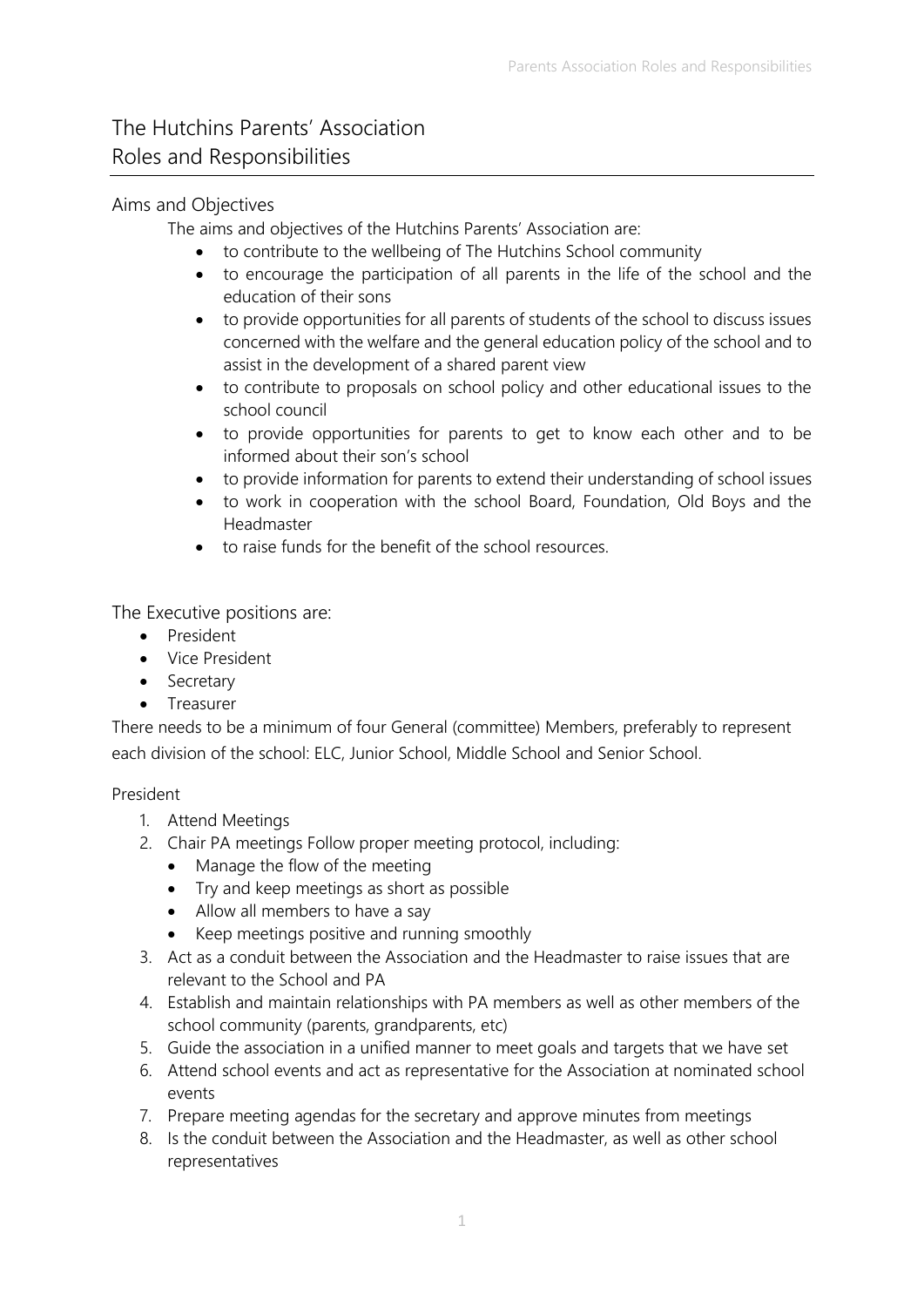- 9. Work with the Executive to set schedule of General meetings and the Annual General Meeting
- 10. Prepare regular contributions for the School's Communique

#### Vice President

- 1. Attend Meetings
- 2. Be available to chair meetings if President is unable to attend
- 3. Provide assistance to the President when required
- 4. Support executive and general committee members in decision making and task completion.

### Treasurer

- 1. Attend Meetings
- 2. Receive and review monthly Finance report from the school's finance department.
- 3. Ensure carry forward balance agrees to closing balance from previous calendar year/month.
- 4. Ensure fundraising monies are received and deposited promptly and recorded in accurately, and that all fundraising accounts are paid as approved.
- 5. Report to Parent Association members at meetings on financial result for the prior month based on reports provided, and other relevant information such as stock on hand, accounts owing, etc.
- 6. Review internal control procedures and recommend improvements/changes as deemed necessary.
- 7. Review other documentation on file to ensure that deposited income reconciles to fundraising activity supporting documentation provided by activity co-ordinator(s). (eg. Raffle book register.)
- 8. Ensure the Association is meeting all compliance requirements.

## Secretary

- 1. Attend Meetings
- 2. Prepare the agenda for meetings in consultation with the President, including:
	- Unfinished business from previous meetings
	- New items from committee members
	- Standard calendar items
	- Make arrangements and advertise meeting dates and times
	- Send adequate notice of the meetings
	- Ensure each member receives a copy of the agenda and previous minutes
	- Collect and collate reports from office
- 3. Take the minutes of meetings, including
	- Write up the minutes as soon as possible after the meeting.
- 4. Read, reply and file correspondence as required promptly
- 5. May be required to write letters, prepare fundraising forms/information, certificates of appreciation
- 6. Maintain registers of members' names and addressed